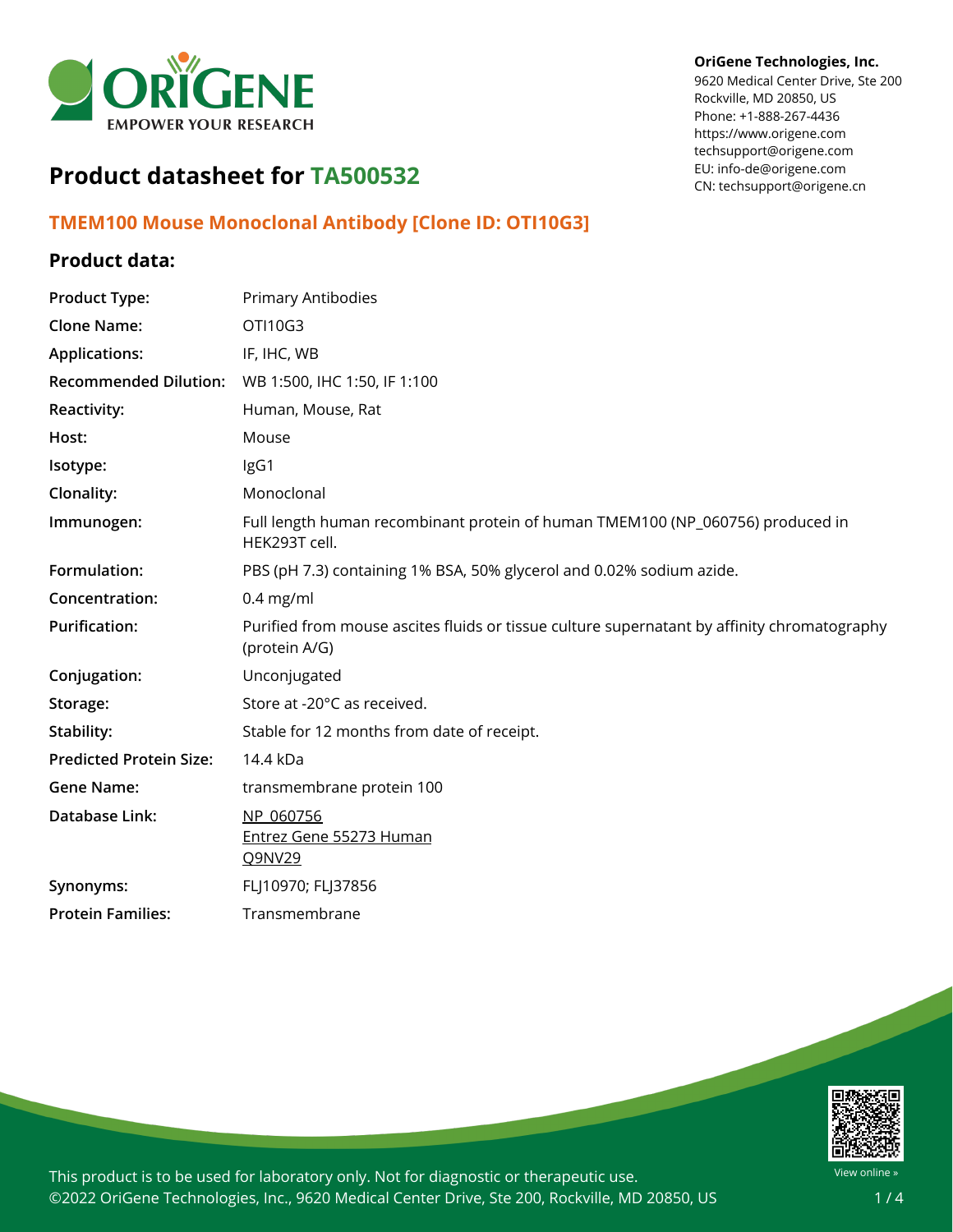

### **Product images:**



HEK293T cells were transfected with the pCMV6- ENTRY control (Cat# [PS100001], Left lane) or pCMV6-ENTRY TMEM100 (Cat# [RC203980], Right lane) cDNA for 48 hrs and lysed. Equivalent amounts of cell lysates (5 ug per lane) were separated by SDS-PAGE and immunoblotted with anti-TMEM100(Cat# TA500532). Positive lysates [LY402665] (100ug) and [LC402665] (20ug) can be purchased separately from OriGene.



Immunohistochemical staining of paraffinembedded Human colon tissue within the normal limits using anti-TMEM100 mouse monoclonal antibody. (Heat-induced epitope retrieval by 10mM citric buffer, pH6.0, 100°C for 10min, TA500532)

Immunohistochemical staining of paraffinembedded Human Kidney tissue within the normal limits using anti-TMEM100 mouse monoclonal antibody. (Heat-induced epitope retrieval by 10mM citric buffer, pH6.0, 100°C for 10min, TA500532)

This product is to be used for laboratory only. Not for diagnostic or therapeutic use. ©2022 OriGene Technologies, Inc., 9620 Medical Center Drive, Ste 200, Rockville, MD 20850, US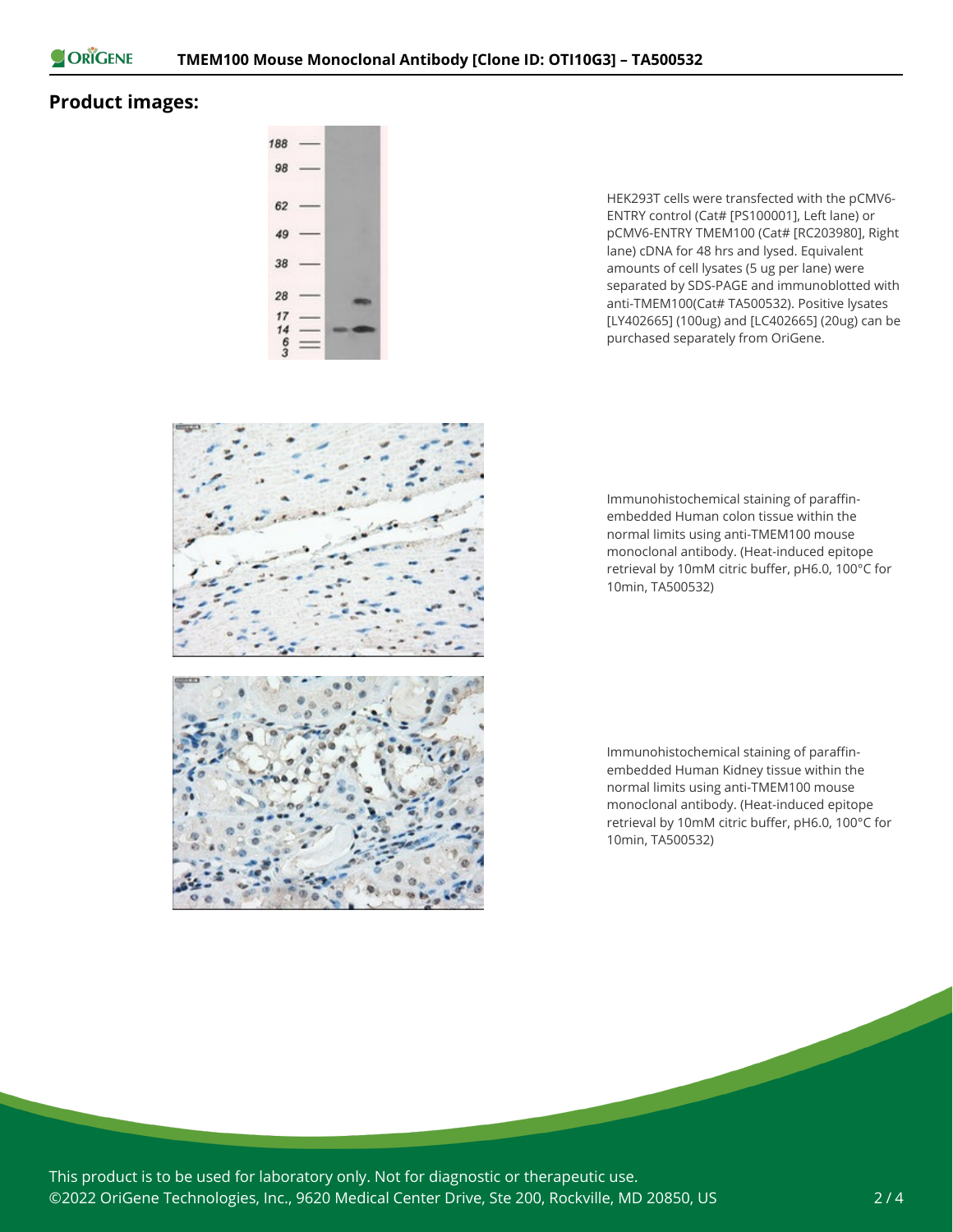ORIGENE



Immunohistochemical staining of paraffinembedded Human Ovary tissue within the normal limits using anti-TMEM100 mouse monoclonal antibody. (Heat-induced epitope retrieval by 10mM citric buffer, pH6.0, 100°C for 10min, TA500532)

Immunohistochemical staining of paraffinembedded Human pancreas tissue within the normal limits using anti-TMEM100 mouse monoclonal antibody. (Heat-induced epitope retrieval by 10mM citric buffer, pH6.0, 100°C for 10min, TA500532)

Immunohistochemical staining of paraffinembedded Human endometrium tissue within the normal limits using anti-TMEM100 mouse monoclonal antibody. (Heat-induced epitope retrieval by 10mM citric buffer, pH6.0, 100°C for 10min, TA500532)

This product is to be used for laboratory only. Not for diagnostic or therapeutic use. ©2022 OriGene Technologies, Inc., 9620 Medical Center Drive, Ste 200, Rockville, MD 20850, US